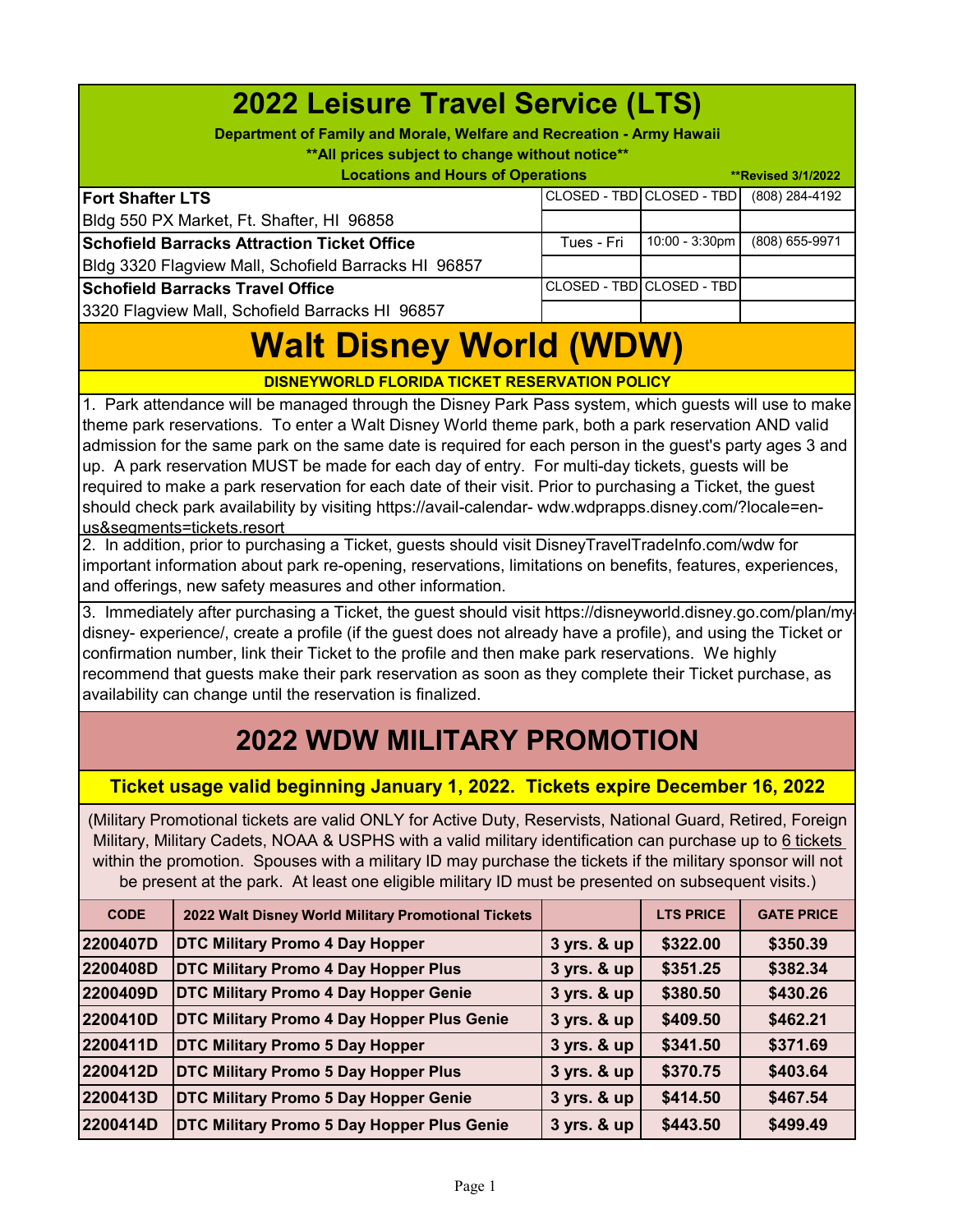| <b>DISNEYWORLD FLORIDA - MAGIC YOUR WAY TICKETS</b>                                                       |                                  |                |                  |                   |
|-----------------------------------------------------------------------------------------------------------|----------------------------------|----------------|------------------|-------------------|
| <b>CODE</b>                                                                                               | <b>1 DAY DISNEYWORLD FLORIDA</b> |                | <b>LTS PRICE</b> | <b>GATE PRICE</b> |
| Seasonal Tickets blockout dates: December 17, 2022 - December 31, 2022. Tickets expire December 15, 2023. |                                  |                |                  |                   |
| 2200885D                                                                                                  | <b>DTC 1 Day Seasonal Base</b>   | <b>Adult</b>   | \$115.50         | \$116.09          |
| 2200886D                                                                                                  | <b>DTC 1 Day Seasonal Base</b>   | Child 3-9 yrs. | \$110.50         | \$110.76          |
| 2200887D                                                                                                  | <b>DTC 1 Day Seasonal Hopper</b> | <b>Adult</b>   | \$185.00         | \$185.31          |
| 2200888D                                                                                                  | <b>DTC 1 Day Seasonal Hopper</b> | Child 3-9 yrs. | \$179.75         | \$179.99          |
| 2200890D                                                                                                  | DTC 1 Day Seasonal Base Plus     | <b>Adult</b>   | \$190.25         | \$190.64          |
| 2200893D                                                                                                  | DTC 1 Day Seasonal Base Plus     | Child 3-9 yrs. | \$185.00         | \$185.31          |
| 2200894D                                                                                                  | DTC 1 Day Seasonal Hopper Plus   | <b>Adult</b>   | \$206.00         | \$206.61          |
| 2200895D                                                                                                  | DTC 1 Day Seasonal Hopper Plus   | Child 3-9 yrs. | \$200.75         | \$201.29          |
| <b>CODE</b>                                                                                               | <b>1 DAY DISNEYWORLD FLORIDA</b> |                | <b>LTS PRICE</b> | <b>GATE PRICE</b> |
| 2200896D                                                                                                  | DTC 1 Day Base                   | Adult          | \$146.75         | \$148.04          |
| 2200897D                                                                                                  | DTC 1 Day Base                   | Child 3-9 yrs. | \$141.50         | \$142.71          |
| 2200918D                                                                                                  | DTC 1 Day Hopper                 | Adult          | \$216.50         | \$217.26          |
| 2200919D                                                                                                  | DTC 1 Day Hopper                 | Child 3-9 yrs. | \$211.25         | \$211.94          |
| 2200936D                                                                                                  | DTC 1 Day Base Plus              | Adult          | \$221.75         | \$222.59          |
| 2200937D                                                                                                  | DTC 1 Day Base Plus              | Child 3-9 yrs. | \$216.50         | \$217.26          |
| 2200956D                                                                                                  | DTC 1 Day Hopper Plus            | Adult          | \$237.50         | \$238.56          |
| 2200957D                                                                                                  | DTC 1 Day Hopper Plus            | Child 3-9 yrs. | \$232.25         | \$233.24          |
| <b>CODE</b>                                                                                               | <b>2 DAY DISNEYWORLD FLORIDA</b> |                | <b>LTS PRICE</b> | <b>GATE PRICE</b> |
| 2200898D                                                                                                  | DTC 2 Day Base                   | Adult          | \$223.75         | \$224.72          |
| 2200899D                                                                                                  | DTC 2 Day Base                   | Child 3-9 yrs. | \$213.25         | \$214.07          |
| 2200916D                                                                                                  | DTC 2 Day Hopper                 | Adult          | \$302.50         | \$304.59          |
| 2200917D                                                                                                  | DTC 2 Day Hopper                 | Child 3-9 yrs. | \$292.00         | \$293.94          |
| 2200938D                                                                                                  | DTC 2 Day Base Plus              | Adult          | \$297.25         | \$299.27          |
| 2200939D                                                                                                  | DTC 2 Day Base Plus              | Child 3-9 yrs. | \$286.75         | \$288.62          |
| 2200958D                                                                                                  | DTC 2 Day Hopper Plus            | Adult          | \$323.50         | \$325.89          |
| 2200959D                                                                                                  | DTC 2 Day Hopper Plus            | Child 3-9 yrs. | \$313.00         | \$315.24          |
| 2200976D                                                                                                  | DTC 2 Day Base Genie             | Adult          | \$255.25         | \$256.67          |
| 2200977D                                                                                                  | DTC 2 Day Base Genie             | Child 3-9 yrs. | \$244.75         | \$246.02          |
| 2200994D                                                                                                  | DTC 2 Day Hopper Genie           | Adult          | \$334.00         | \$336.54          |
| 2200995D                                                                                                  | DTC 2 Day Hopper Genie           | Child 3-9 yrs. | \$323.50         | \$325.89          |
| 2201012D                                                                                                  | DTC 2 Day Base Plus Genie        | Adult          | \$328.75         | \$331.22          |
| 2201013D                                                                                                  | DTC 2 Day Base Plus Genie        | Child 3-9 yrs. | \$318.25         | \$320.57          |
| 2201030D                                                                                                  | DTC 2 Day Hopper Plus Genie      | Adult          | \$355.00         | \$357.84          |
| 2201031D                                                                                                  | DTC 2 Day Hopper Plus Genie      | Child 3-9 yrs. | \$344.50         | \$347.19          |
| <b>CODE</b>                                                                                               | <b>3 DAY DISNEYWORLD FLORIDA</b> |                | <b>LTS PRICE</b> | <b>GATE PRICE</b> |
| 2200900D                                                                                                  | DTC 3 Day Base                   | Adult          | \$320.00         | \$335.48          |
| 2200901D                                                                                                  | DTC 3 Day Base                   | Child 3-9 yrs. | \$304.75         | \$319.50          |
| 2200920D                                                                                                  | DTC 3 Day Hopper                 | Adult          | \$395.50         | \$415.35          |
| 2200921D                                                                                                  | DTC 3 Day Hopper                 | Child 3-9 yrs. | \$380.25         | \$399.38          |
| 2200940D                                                                                                  | DTC 3 Day Base Plus              | Adult          | \$390.50         | \$410.03          |
| 2200941D                                                                                                  | DTC 3 Day Base Plus              | Child 3-9 yrs. | \$375.25         | \$394.05          |
| 2200960D                                                                                                  | DTC 3 Day Hopper Plus            | Adult          | \$415.75         | \$436.65          |
| 2200961D                                                                                                  | DTC 3 Day Hopper Plus            | Child 3-9 yrs. | \$400.50         | \$420.68          |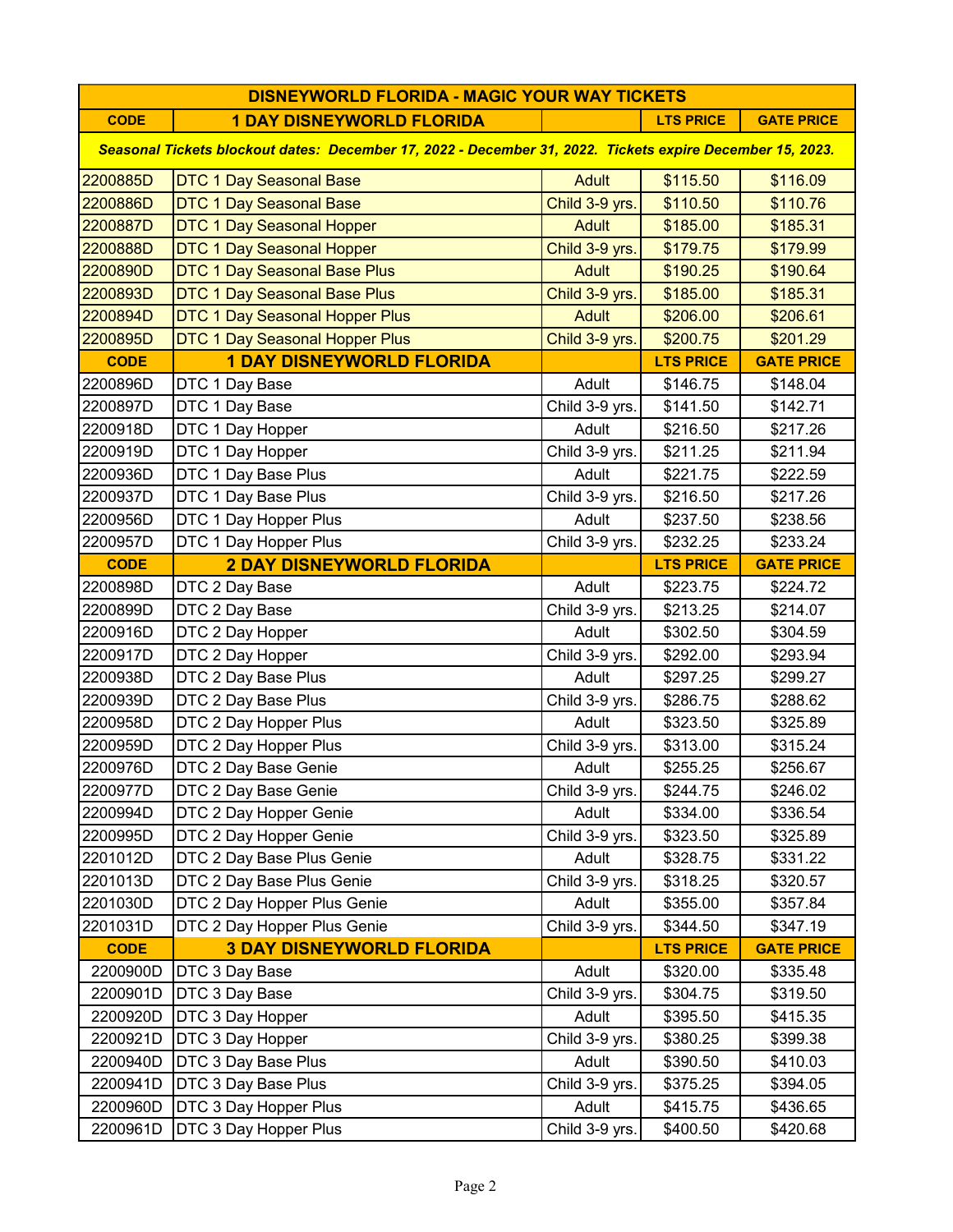| 2200978D             | DTC 3 Day Base Genie                 | Adult                   | \$365.25             | \$383.40             |
|----------------------|--------------------------------------|-------------------------|----------------------|----------------------|
| 2200979D             | DTC 3 Day Base Genie                 | Child 3-9 yrs.          | \$350.00             | \$367.43             |
| 2200996D             | DTC 3 Day Hopper Genie               | Adult                   | \$440.75             | \$463.28             |
| 2200997D             | DTC 3 Day Hopper Genie               | Child 3-9 yrs.          | \$425.75             | \$447.30             |
| 2201014D             | DTC 3 Day Base Plus Genie            | Adult                   | \$435.75             | \$457.95             |
| 2201015D             | DTC 3 Day Base Plus Genie            | Child 3-9 yrs.          | \$420.75             | \$441.98             |
| 2201032D             | DTC 3 Day Hopper Plus Genie          | Adult                   | \$461.00             | \$484.58             |
| 2201033D             | DTC 3 Day Hopper Plus Genie          | Child 3-9 yrs.          | \$446.00             | \$468.60             |
| <b>CODE</b>          | <b>4 DAY DISNEYWORLD FLORIDA</b>     |                         | <b>LTS PRICE</b>     | <b>GATE PRICE</b>    |
| 2200902D             | DTC 4 Day Base                       | Adult                   | \$424.75             | \$446.24             |
| 2200903D             | DTC 4 Day Base                       | Child 3-9 yrs.          | \$406.50             | \$427.07             |
| 2200922D             | DTC 4 Day Hopper                     | Adult                   | \$510.50             | \$536.76             |
| 2200923D             | DTC 4 Day Hopper                     | Child 3-9 yrs.          | \$492.25             | \$517.59             |
| 2200942D             | DTC 4 Day Base Plus                  | Adult                   | \$495.25             | \$520.79             |
| 2200943D             | DTC 4 Day Base Plus                  | Child 3-9 yrs.          | \$477.25             | \$501.62             |
| 2200962D             | DTC 4 Day Hopper Plus                | Adult                   | \$530.50             | \$558.06             |
| 2200963D             | DTC 4 Day Hopper Plus                | Child 3-9 yrs.          | \$512.50             | \$538.89             |
| 2200980D             | DTC 4 Day Base Genie                 | Adult                   | \$485.25             | \$510.14             |
| 2200981D             | DTC 4 Day Base Genie                 | Child 3-9 yrs.          | \$467.00             | \$490.97             |
| 2200998D             | DTC 4 Day Hopper Genie               | Adult                   | \$570.75             | \$600.66             |
| 2200999D             | DTC 4 Day Hopper Genie               | Child 3-9 yrs.          | \$552.75             | \$581.49             |
| 2201016D             | DTC 4 Day Base Plus Genie            | Adult                   | \$555.75             | \$584.69             |
| 2201017D             | DTC 4 Day Base Plus Genie            | Child 3-9 yrs.          | \$537.50             | \$565.52             |
| 2201034D             | DTC 4 Day Hopper Plus Genie          | Adult                   | \$591.00             | \$621.96             |
|                      |                                      |                         |                      |                      |
| 2201035D             | DTC 4 Day Hopper Plus Genie          | Child 3-9 yrs.          | \$573.00             | \$602.79             |
| <b>CODE</b>          | <b>5 DAY DISNEYWORLD FLORIDA</b>     |                         | <b>LTS PRICE</b>     | <b>GATE PRICE</b>    |
| 2200904D             | DTC 5 Day Base                       | Adult                   | \$457.00             | \$480.32             |
| 2200905D             | DTC 5 Day Base                       | Child 3-9 yrs.          | \$437.75             | \$460.08             |
| 2200924D             | DTC 5 Day Hopper                     | Adult                   | \$542.75             | \$570.84             |
| 2200925D             | DTC 5 Day Hopper                     | Child 3-9 yrs.          | \$523.50             | \$550.61             |
| 2200944D             | DTC 5 Day Base Plus                  | Adult                   | \$527.50             | \$554.87             |
| 2200945D             | DTC 5 Day Base Plus                  | Child 3-9 yrs.          | \$508.50             | \$534.63             |
| 2200964D             | DTC 5 Day Hopper Plus                | Adult                   | \$562.75             | \$592.14             |
| 2200965D             | DTC 5 Day Hopper Plus                | Child 3-9 yrs.          | \$543.75             | \$571.91             |
| 2200982D             | DTC 5 Day Base Genie                 | Adult                   | \$532.50             | \$560.19             |
| 2200983D             | DTC 5 Day Base Genie                 | Child 3-9 yrs.          | \$513.50             | \$539.96             |
| 2201000D             | DTC 5 Day Hopper Genie               | Adult                   | \$618.25             | \$650.72             |
| 2201001D             | DTC 5 Day Hopper Genie               | Child 3-9 yrs.          | \$599.00             | \$630.48             |
| 2201018D             | DTC 5 Day Base Plus Genie            | Adult                   | \$603.25             | \$634.74             |
| 2201019D             | DTC 5 Day Base Plus Genie            | Child 3-9 yrs.          | \$584.00             | \$614.51             |
| 2201036D             | DTC 5 Day Hopper Plus Genie          | Adult                   | \$638.50             | \$672.02             |
| 2201037D             | DTC 5 Day Hopper Plus Genie          | Child 3-9 yrs.          | \$619.25             | \$651.78             |
| <b>CODE</b>          | <b>6 DAY DISNEYWORLD FLORIDA</b>     |                         | <b>LTS PRICE</b>     | <b>GATE PRICE</b>    |
| 2200906D             | DTC 6 Day Base                       | Adult                   | \$471.00             | \$495.23             |
| 2200907D             | DTC 6 Day Base                       | Child 3-9 yrs.          | \$451.00             | \$473.93             |
| 2200926D<br>2200927D | DTC 6 Day Hopper<br>DTC 6 Day Hopper | Adult<br>Child 3-9 yrs. | \$556.75<br>\$536.50 | \$585.75<br>\$564.45 |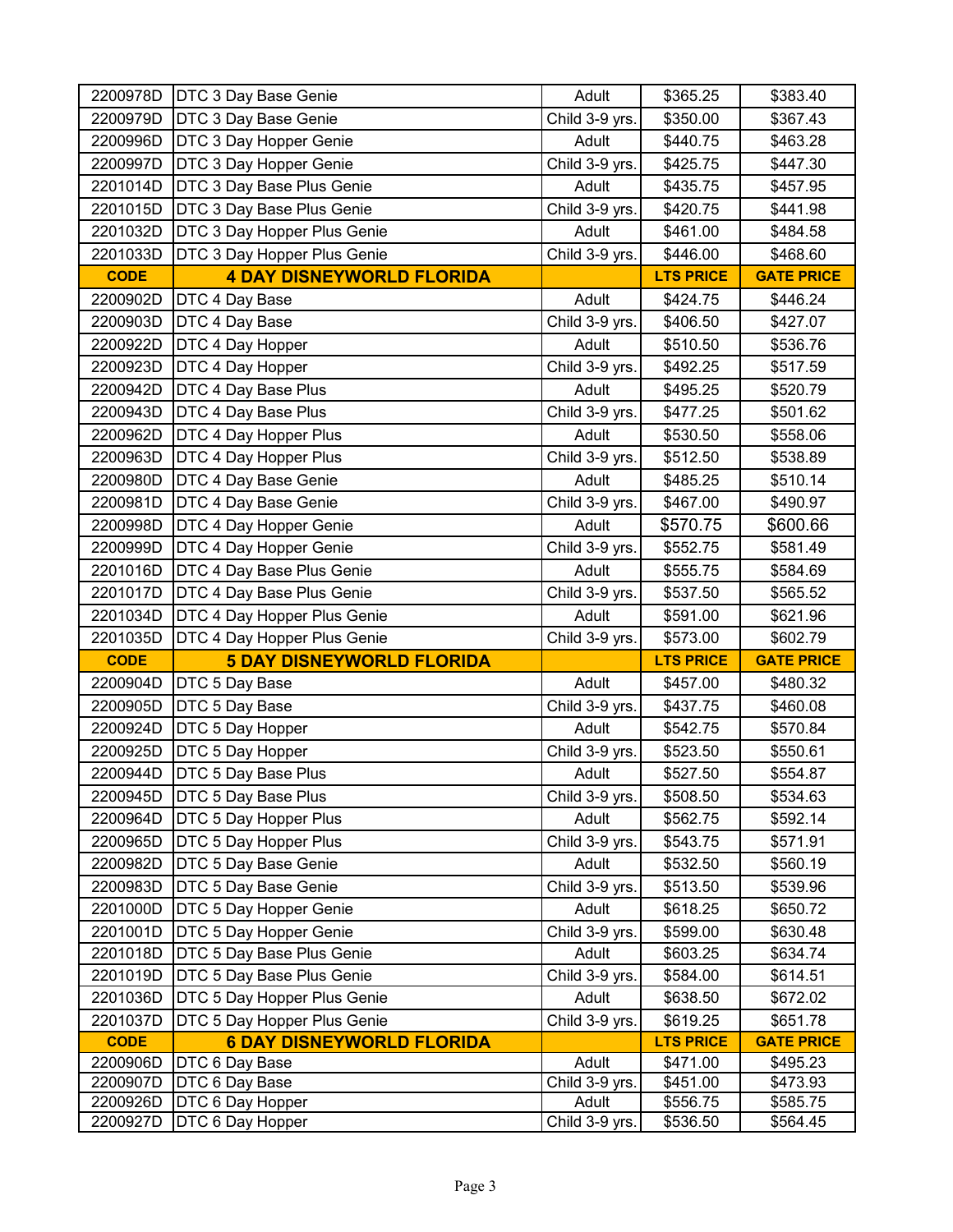| 2200946D             | DTC 6 Day Base Plus                                               | Adult                   | \$541.75             | \$569.78             |
|----------------------|-------------------------------------------------------------------|-------------------------|----------------------|----------------------|
| 2200947D             | <b>DTC 6 Day Base Plus</b>                                        | Child 3-9 yrs.          | \$521.50             | \$548.48             |
| 2200984D             | DTC 6 Day Hopper Plus                                             | Adult                   | \$561.75             | \$591.08             |
| 2200985D             | <b>DTC 6 Day Hopper Plus</b>                                      | Child 3-9 yrs.          | \$541.75             | \$569.78             |
| 2200266D             | DTC 6 Day Base Genie                                              | Adult                   | \$534.00             | \$690.12             |
| 2200267D             | DTC 6 Day Base Genie                                              | Child 3-9 yrs.          | \$515.50             | \$690.12             |
| 2201002D             | DTC 6 Day Hopper Genie                                            | Adult                   | \$647.50             | \$681.60             |
| 2201003D             | DTC 6 Day Hopper Genie                                            | Child 3-9 yrs.          | \$627.25             | \$660.30             |
| 2201020D             | DTC 6 Day Base Plus Genie                                         | Adult                   | \$632.25             | \$665.63             |
| 2201021D             | DTC 6 Day Base Plus Genie                                         | Child 3-9 yrs.          | \$612.25             | \$644.33             |
| 2201038D             | DTC 6 Day Hopper Plus Genie                                       | Adult                   | \$667.75             | \$702.90             |
| 2201039D             | DTC 6 Day Hopper Plus Genie                                       | Child 3-9 yrs.          | \$647.50             | \$681.60             |
| <b>CODE</b>          | <b>7 DAY DISNEYWORLD FLORIDA</b>                                  |                         | <b>LTS PRICE</b>     | <b>GATE PRICE</b>    |
| 2200908D             | DTC 7 Day Base                                                    | Adult                   | \$484.25             | \$509.07             |
| 2200909D             | DTC 7 Day Base                                                    | Child 3-9 yrs.          | \$464.00             | \$487.77             |
| 2200928D             | DTC 7 Day Hopper                                                  | Adult                   | \$569.75             | \$599.60             |
| 2200929D             | DTC 7 Day Hopper                                                  | Child 3-9 yrs.          | \$549.75             | \$578.30             |
| 2200948D             | DTC 7 Day Base Plus                                               | Adult                   | \$554.75             | \$583.62             |
| 2200949D             | <b>DTC 7 Day Base Plus</b>                                        | Child 3-9 yrs.          | \$534.50             | \$562.32             |
| 2200968D             | <b>DTC 7 Day Hopper Plus</b>                                      | Adult                   | \$590.00             | \$620.90             |
| 2200969D             | DTC 7 Day Hopper Plus                                             | Child 3-9 yrs.          | \$569.75             | \$599.60             |
| 2200986D             | DTC 7 Day Base Genie                                              | Adult                   | \$590.00             | \$620.90             |
| 2200987D             | DTC 7 Day Base Genie                                              | Child 3-9 yrs.          | \$569.75             | \$599.60             |
| 2201004D             | DTC 7 Day Hopper Genie                                            | Adult                   | \$675.75             | \$820.05             |
| 2201005D             | DTC 7 Day Hopper Genie                                            | Child 3-9 yrs.          | \$655.50             | \$711.42             |
| 2201022D             | DTC 7 Day Base Plus Genie                                         | Adult                   | \$660.50             | \$695.45             |
| 2201023D             | DTC 7 Day Base Plus Genie                                         | Child 3-9 yrs.          | \$640.50             |                      |
|                      |                                                                   |                         |                      |                      |
| 2201040D             |                                                                   |                         |                      | \$674.15             |
| 2201041D             | <b>DTC</b> 7 Day Hopper Plus Genie<br>DTC 7 Day Hopper Plus Genie | Adult                   | \$695.75<br>\$675.75 | \$732.72<br>\$711.42 |
| <b>CODE</b>          |                                                                   | Child 3-9 yrs.          | <b>LTS PRICE</b>     | <b>GATE PRICE</b>    |
| 2200910D             | <b>8 DAY DISNEYWORLD FLORIDA</b>                                  | Adult                   | \$509.50             | \$535.70             |
| 2200911D             | DTC 8 Day Base<br>DTC 8 Day Base                                  |                         | \$488.25             | \$513.33             |
| 2200930D             |                                                                   | Child 3-9 yrs.<br>Adult | \$595.00             | \$626.22             |
| 2200931D             | DTC 8 Day Hopper<br>DTC 8 Day Hopper                              | Child 3-9 yrs.          | \$574.00             | \$603.86             |
| 2200950D             | DTC 8 Day Base Plus                                               | Adult                   | \$580.00             | \$610.25             |
| 2200951D             | DTC 8 Day Base Plus                                               | Child 3-9 yrs.          | \$558.75             | \$587.88             |
| 2200970D             | DTC 8 Day Hopper Plus                                             | Adult                   | \$615.25             | \$647.52             |
| 2200971D             | DTC 8 Day Hopper Plus                                             | Child 3-9 yrs.          | \$594.00             | \$625.16             |
| 2200988D             | DTC 8 Day Base Genie                                              | Adult                   | \$630.25             | \$663.50             |
| 2200989D             | DTC 8 Day Base Genie                                              | Child 3-9 yrs.          | \$609.25             | \$641.13             |
| 2201006D             | DTC 8 Day Hopper Genie                                            | Adult                   | \$716.00             | \$754.02             |
| 2201007D             | DTC 8 Day Hopper Genie                                            | Child 3-9 yrs.          | \$694.75             | \$731.66             |
| 2201024D             | DTC 8 Day Base Plus Genie                                         | Adult                   | \$701.00             | \$738.05             |
| 2201025D             | DTC 8 Day Base Plus Genie                                         | Child 3-9 yrs.          | \$679.75             | \$715.68             |
| 2201042D             | DTC 8 Day Hopper Plus Genie                                       | Adult                   | \$736.25             | \$775.32             |
| 2201043D             | DTC 8 Day Hopper Plus Genie                                       | Child 3-9 yrs.          | \$715.00             | \$752.96             |
| <b>CODE</b>          | <b>9 DAY DISNEYWORLD FLORIDA</b>                                  |                         | <b>LTS PRICE</b>     | <b>GATE PRICE</b>    |
| 2200912D             | DTC 9 Day Base                                                    | Adult                   | \$530.50             | \$558.06             |
| 2200913D             | DTC 9 Day Base                                                    | Child 3-9 yrs.          | \$508.50             | \$534.63             |
| 2200932D             | DTC 9 Day Hopper                                                  | Adult                   | \$616.25             | \$648.59             |
| 2200933D             | DTC 9 Day Hopper                                                  | Child 3-9 yrs.          | \$594.00             | \$625.16             |
| 2200952D<br>2200953D | DTC 9 Day Base Plus<br>DTC 9 Day Base Plus                        | Adult<br>Child 3-9 yrs. | \$601.00<br>\$579.00 | \$632.61<br>\$609.18 |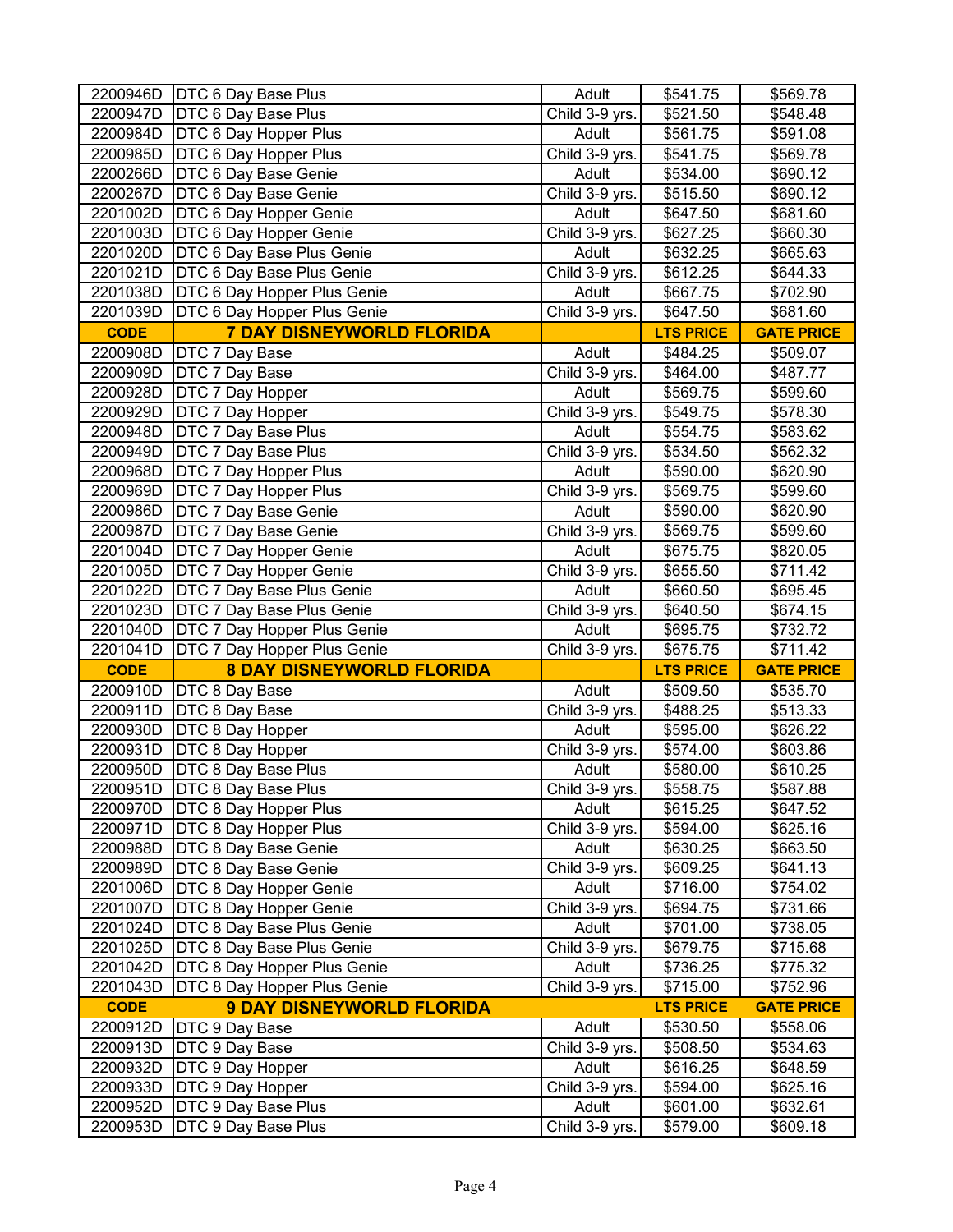| 2200972D    | DTC 9 Day Hopper Plus             | Adult          | \$636.50         | \$669.89          |
|-------------|-----------------------------------|----------------|------------------|-------------------|
| 2200973D    | DTC 9 Day Hopper Plus             | Child 3-9 yrs. | \$614.25         | \$646.46          |
| 2200990D    | DTC 9 Day Base Genie              | Adult          | \$666.75         | \$701.84          |
| 2200991D    | DTC 9 Day Base Genie              | Child 3-9 yrs. | \$644.50         | \$678.41          |
| 2201008D    | DTC 9 Day Hopper Genie            | Adult          | \$752.25         | \$792.36          |
| 2201009D    | DTC 9 Day Hopper Genie            | Child 3-9 yrs. | \$730.25         | \$768.93          |
| 2201026D    | DTC 9 Day Base Plus Genie         | Adult          | \$737.25         | \$776.39          |
| 2201027D    | DTC 9 Day Base Plus Genie         | Child 3-9 yrs. | \$715.00         | \$752.96          |
| 2201044D    | DTC 9 Day Hopper Plus Genie       | Adult          | \$772.50         | \$813.66          |
| 2201045D    | DTC 9 Day Hopper Plus Genie       | Child 3-9 yrs. | \$750.25         | \$790.23          |
| <b>CODE</b> | <b>10 DAY DISNEYWORLD FLORIDA</b> |                | <b>LTS PRICE</b> | <b>GATE PRICE</b> |
| 2200914D    | DTC 10 Day Base                   | Adult          | \$550.75         | \$579.36          |
| 2200915D    | DTC 10 Day Base                   | Child 3-9 yrs. | \$527.50         | \$554.87          |
| 2200934D    | DTC 10 Day Hopper                 | Adult          | \$636.50         | \$669.89          |
| 2200935D    | DTC 10 Day Hopper                 | Child 3-9 yrs. | \$613.25         | \$645.39          |
| 2200954D    | DTC 10 Day Base Plus              | Adult          | \$621.25         | \$653.91          |
| 2200955D    | DTC 10 Day Base Plus              | Child 3-9 yrs. | \$598.00         | \$629.42          |
| 2200974D    | DTC 10 Day Hopper Plus            | Adult          | \$656.50         | \$691.19          |
| 2200975D    | DTC 10 Day Hopper Plus            | Child 3-9 yrs. | \$633.25         | \$666.69          |
| 2200992D    | DTC 10 Day Base Genie             | Adult          | \$702.00         | \$739.11          |
| 2200993D    | DTC 10 Day Base Genie             | Child 3-9 yrs. | \$678.75         | \$714.62          |
| 2201010D    | DTC 10 Day Hopper Genie           | Adult          | \$787.50         | \$829.64          |
| 2201011D    | DTC 10 Day Hopper Genie           | Child 3-9 yrs. | \$764.50         | \$805.14          |
| 2201028D    | DTC 10 Day Base Plus Genie        | Adult          | \$772.50         | \$813.66          |
| 2201029D    | DTC 10 Day Base Plus Genie        | Child 3-9 yrs. | \$749.25         | \$789.17          |
| 2201046D    | DTC 10 Day Hopper Plus Genie      | Adult          | \$807.75         | \$850.94          |
| 2201047D    | DTC 10 Day Hopper Plus Genie      | Child 3-9 yrs. | \$784.50         | \$826.44          |

**BASE TICKET OPTION** - Admission to One Park admission for the following parks for each day of ticket (Magic Kingdom Park, Epcot, Disney's Hollywood Studios, or Disney's Animal Kingdom). First use must be on or before December 31, 2023. **(Seasonal tickets expire December 15, 2023).** Parking is NOT included.

**HOPPER TICKET OPTION:** Admission to One or More of the following parks for each day of the ticket (Magic Kingdom, Epcot, Disney's Hollywood Studios, or Disney's Animal Kingdom). Tickets expire 14 days after first use. First use must be on or before December 31, 2023. Parking is NOT included.

**BASE PLUS TICKET OPTION:** Admission to One of the following parks for each day of the ticket (Magic Kingdom, Epcot, Disney's Hollywood Studios, or Disney's Animal Kingdom), PLUS ONE additional visit to the following parks for each day of the ticket (Disney's Blizard Beach Waterpark, Disney's Typhoon Lagoon Waterpark, Disney's Oak Trail - Green Fees only, Foot Golf, Fantasia Garden Miniature Golf Course or Winter Summerland Miniature Golf, ESPN Wild World of Sports Complex, NBA Experience). Restrictions and additional admission charges may apply. Some parks may not be available at the time of visit. Tickets expire 14 days after first use. First use must be on or before December 31, 2023. Parking is NOT included.

**HOPPER PLUS TICKET OPTION:** Admission to One or More of the following parks for each day of the ticket (Magic Kingdom, Epcot, Disney's Hollywood Studios, or Disney's Animal Kingdom), PLUS ONE additional visit to the following parks for each day of the ticket (Disney's Blizard Beach Waterpark, Disney's Typhoon Lagoon Waterpark, Disney's Oak Trail - Green Fees only, Foot Golf, Fantasia Garden Miniature Golf Course or Winter Summerland Miniature Golf, ESPN Wild World of Sports Complex, NBA Experience). Restrictions and additional admission charges may apply. Some parks may not be available at the time of visit. Tickets expire 14 days after first use. First use must be on or before December 31, 2023. Parking is NOT included.